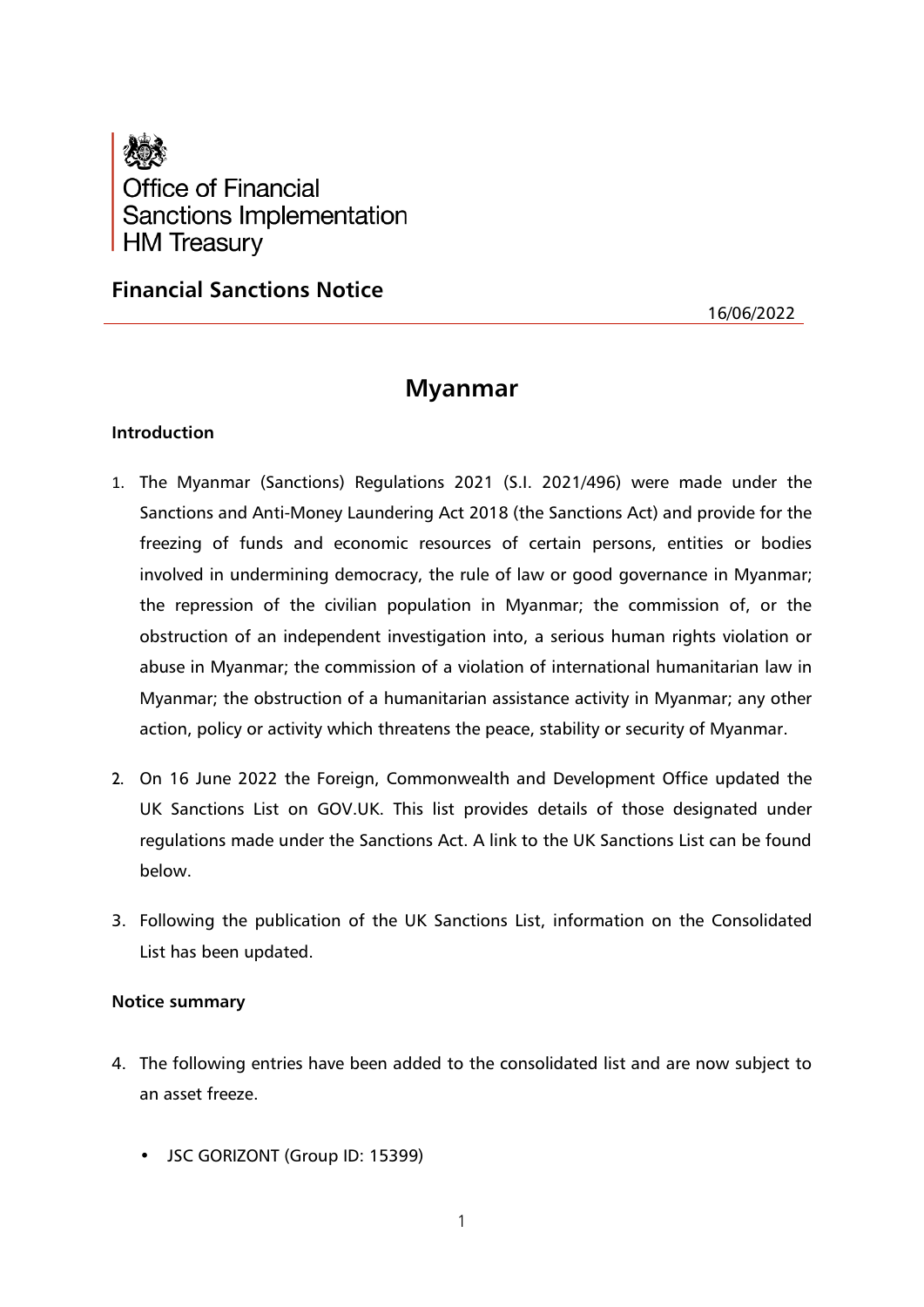- MYANMAR NEW ERA TRADING COMPANY LIMITED (Group ID: 15403)
- SINS AVIA TRADING HOUSE LLC (Group ID: 15401)
- SKY AVIATOR COMPANY LTD (Group ID: 15404)
- SYNPEX SHWE COMPANY LTD (Group ID: 15402)
- URAL AVIA LLC (Group ID: 15400)

## **What you must do**

- 5. You must:
	- i. check whether you maintain any accounts or hold any funds or economic resources for the persons set out in the Annex to this Notice;
	- ii. freeze such accounts, and other funds or economic resources and any funds which are owned or controlled by persons set out in the Annex to the Notice
	- iii. refrain from dealing with the funds or assets or making them available (directly or indirectly) to such persons unless licensed by the Office of Financial Sanctions Implementation (OFSI);
	- iv. report any findings to OFSI, together with any additional information that would facilitate compliance with the Regulations;
	- v. provide any information concerning the frozen assets of designated persons that OFSI may request. Information reported to OFSI may be passed on to other regulatory authorities or law enforcement.
- 6. Failure to comply with financial sanctions legislation or to seek to circumvent its provisions is a criminal offence.

## **Further Information**

- 7. Copies of recent notices, UK legislation and relevant guidance can be obtained from the Myanmar financial sanctions page on the Gov.UK website: [https://www.gov.uk/government/collections/financial-sanctions-regime-specific](https://www.gov.uk/government/collections/financial-sanctions-regime-specific-consolidated-lists-and-releases)[consolidated-lists-and-releases](https://www.gov.uk/government/collections/financial-sanctions-regime-specific-consolidated-lists-and-releases)
- 8. The Consolidated List can be found here: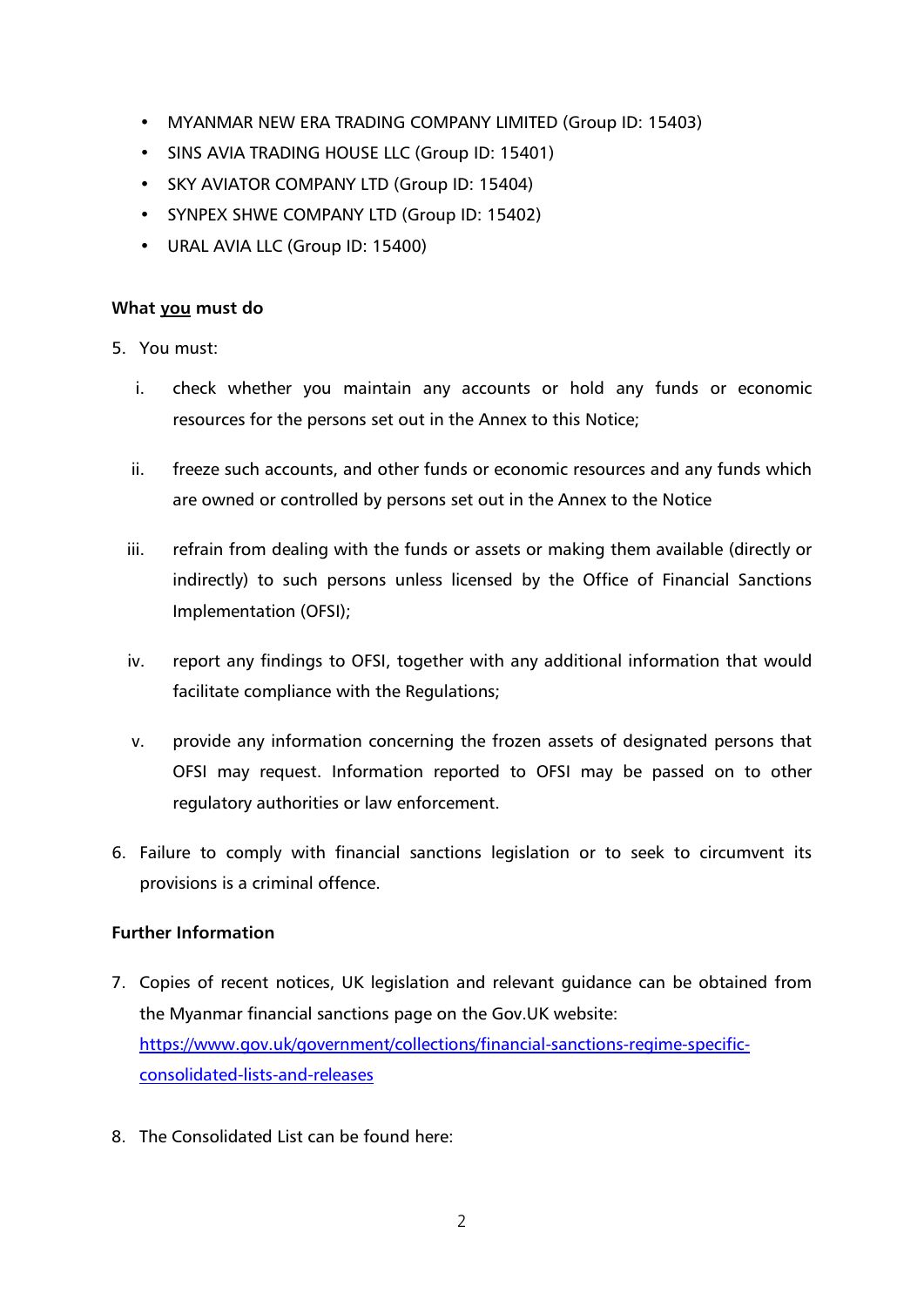[https://www.gov.uk/government/publications/financial-sanctions-consolidated-list-of](https://www.gov.uk/government/publications/financial-sanctions-consolidated-list-of-targets/consolidated-list-of-targets)[targets/consolidated-list-of-targets](https://www.gov.uk/government/publications/financial-sanctions-consolidated-list-of-targets/consolidated-list-of-targets)

9. The UK Sanctions List can be found here:

<https://www.gov.uk/government/publications/the-uk-sanctions-list>

10. For more information please see our guide to financial sanctions:

<https://www.gov.uk/government/publications/uk-financial-sanctions-guidance>

## **Enquiries**

11. Non-media enquiries about the implementation of financial sanctions in the UK should be addressed to:

Office of Financial Sanctions Implementation HM Treasury 1 Horse Guards Road London SW1A 2HQ [ofsi@hmtreasury.gov.uk](mailto:ofsi@hmtreasury.gov.uk)

- 12. Non-media enquiries about the sanctions measures themselves should be addressed to: [sanctions@fcdo.gov.uk](mailto:sanctions@fcdo.gov.uk)
- 13. Media enquiries about how financial sanctions are implemented in the UK should be addressed to the Treasury Press Office on 020 7270 5238.
- 14. Media enquiries about the sanctions measures themselves should be addressed to the Foreign, Commonwealth & Development Office Press Office on 020 7008 3100.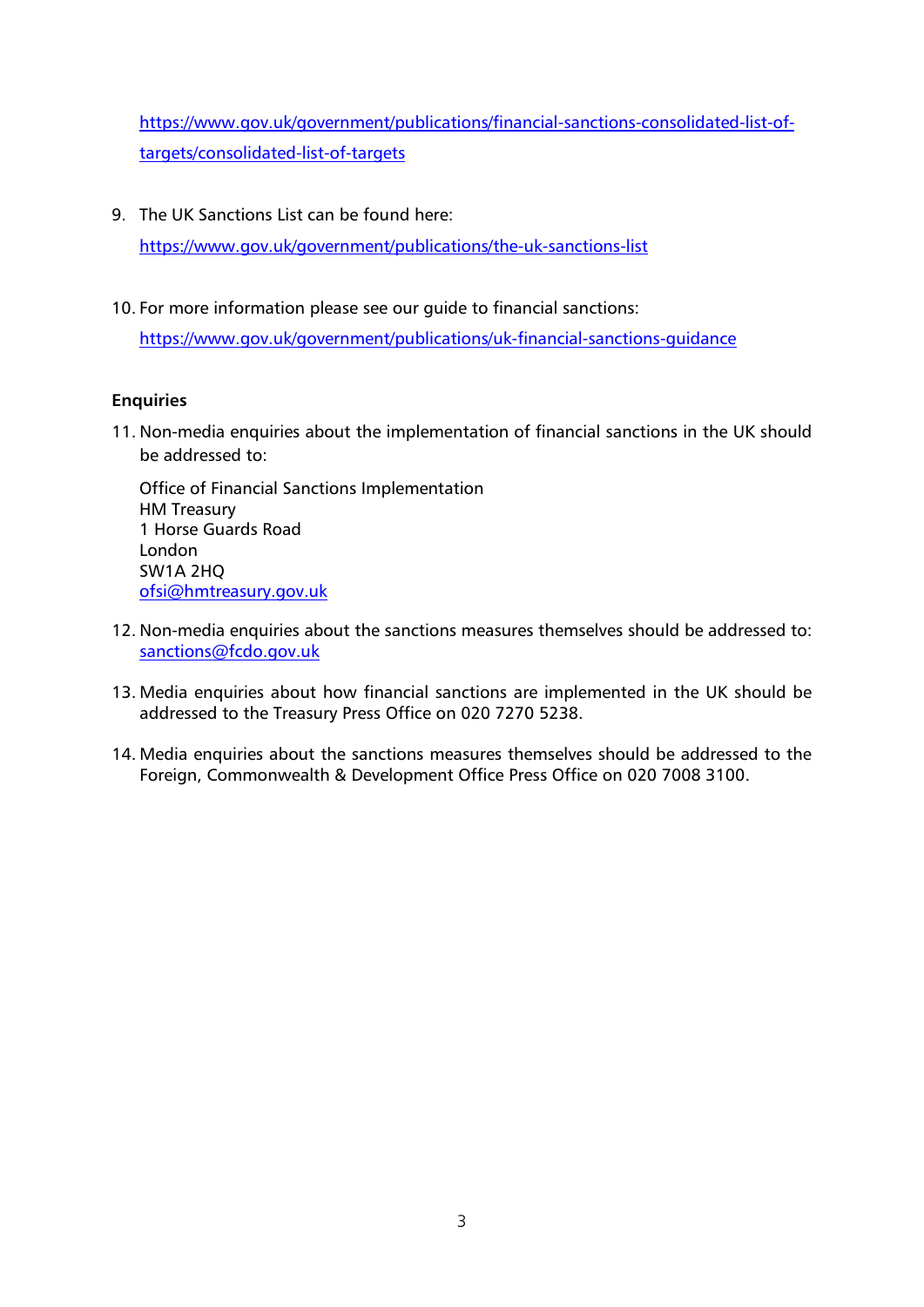## **ANNEX TO NOTICE**

#### **FINANCIAL SANCTIONS: MYANMAR**

## **THE MYANMAR (SANCTIONS) REGULATIONS 2021 (S.I. 2021/496)**

#### **ADDITIONS**

#### **Entities**

#### **1. JSC GORIZONT**

#### **Name (non-Latin script):** АО "ГОРИЗОНТ"

**Address:** 2 "J", Omskaya str., Rostov-on-Don, Russia, 344068. **Other Information:** (UK Sanctions List Ref): MYA0044 (UK Statement of Reasons): The Myanmar Armed Forces have a track record of committing serious human rights violations and violations of international humanitarian law in Myanmar for decades. JSC Gorizont is a Russian company which has been responsible for the supply and upkeep of aircraft for the Myanmar Armed Forces since the coup in February 2021. Therefore, JSC Gorizont has been and is involved in the supply of dual-use goods for the use of the Myanmar Armed Forces. (Website): www.gorizontrostov.ru (Email address): oao@gorizontrostov.ru (Type of entity): Private Business (Business Reg No):2196196584065 **Listed on:** 16/06/2022 **UK Sanctions List Date Designated:** 16/06/2022 **Last Updated:** 16/06/2022 **Group ID:** 15399.

## **2. MYANMAR NEW ERA TRADING COMPANY LIMITED**

**Address:** AUNG CHAN THAR (2) QUARTER, THANLYIN TOWNSHIP, NO. (B/193), BO MYINT S, YANGON REGION, Myanmar. **Other Information:** (UK Sanctions List Ref): MYA0049 (UK Statement of Reasons): The Myanmar Armed Forces have a track record of committing serious human rights violations and violations of international humanitarian law in Myanmar for decades. Myanmar New Era Trading Ltd has been responsible for the supply of parts and upkeep of aircraft for the Myanmar Armed Forces. Therefore, Myanmar New Era Trading Ltd has been involved in the supply of restricted goods to Myanmar. (Type of entity): Private Company (Business Reg No):101544478 **Listed on:** 16/06/2022 **UK Sanctions List Date Designated:** 16/06/2022 **Last Updated:** 16/06/2022 **Group ID:** 15403.

## **3. SINS AVIA TRADING HOUSE LLC**

#### **Name (non-Latin script):** ООО "ТОРГОВЫЙ

**a.k.a:** CNS Aviation LLC (non-Latin script: ДОМ "СИНС АВИА") **Address:** 5, литера А, Ulitsa Dzerzhinskogo, Krasnodar, Krasnodar Krai, Russia, 350020. **Other Information:** (UK Sanctions List Ref): MYA0047 (UK Statement of Reasons): The Myanmar Armed Forces have a track record of committing serious human rights violations and violations of international humanitarian law in Myanmar for decades. SINS AVIA Trading House LLC is a Russian company which has responsible for the supply of parts and upkeep of aircraft for the Myanmar Armed Forces since the coup in February 2021. Therefore, SINS AVIA Trading House LLC has been and is involved in the supply of restricted goods to Myanmar. (Phone number): +7 988 247-22-23 (Website): https://cns-aviation.ru/ (Email address): office@cns-aviation.ru (Type of entity): Private Business (Business Reg No):1192375000894 **Listed on:** 16/06/2022 **UK Sanctions List Date Designated:** 16/06/2022 **Last Updated:** 16/06/2022 **Group ID:** 15401.